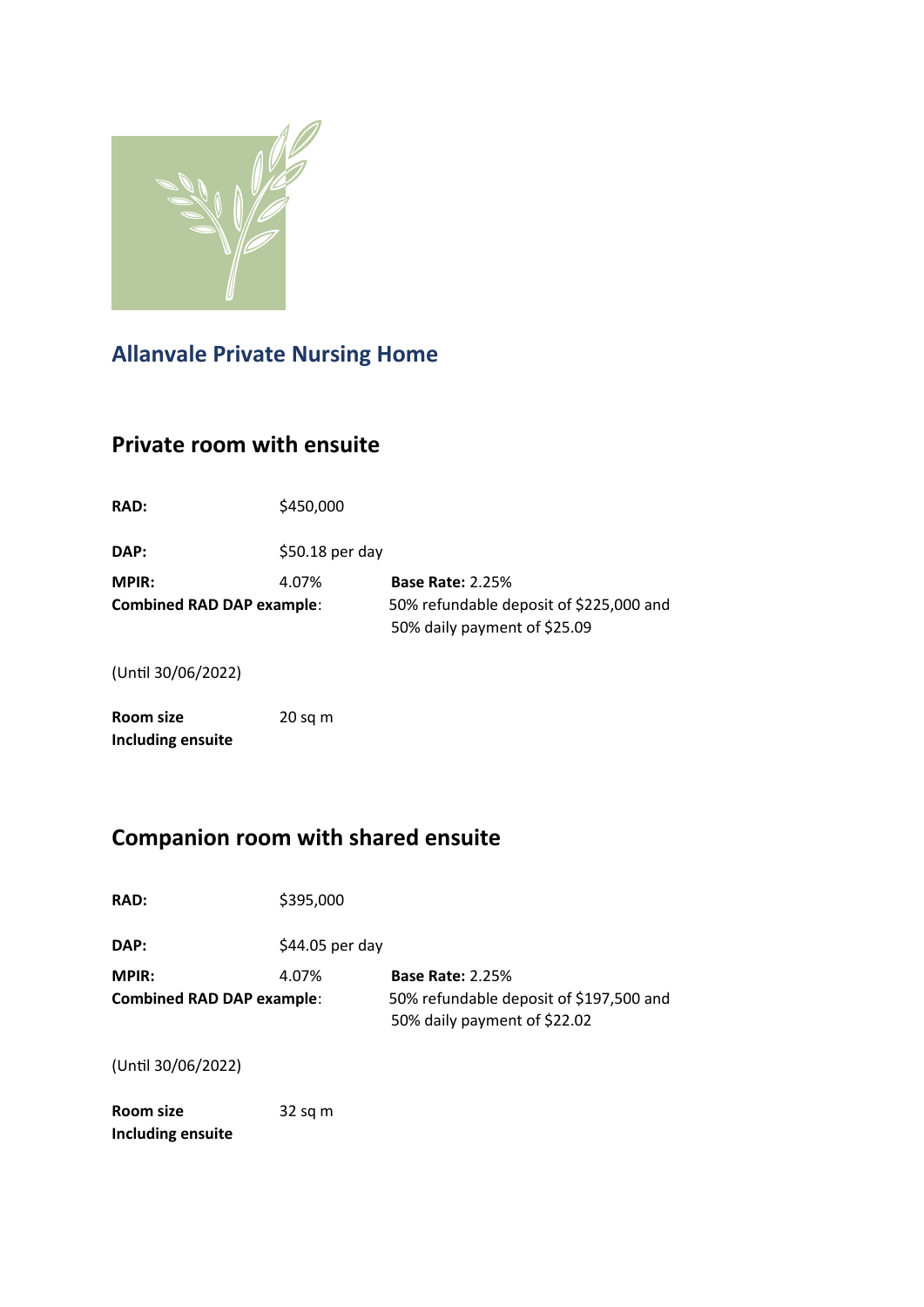

### **Allanvale Private Nursing Home**

#### **Quality and Condition**

All rooms are in excellent condition elegantly furnished with timber finish, carpets on the floors and floor to ceiling curtains. The floor to ceiling windows provide natural light and allow good views when resting. There are two floors with accommodation for twenty-five residents on the ground floor and twenty-six on the first floor. There are a number of lounge and sitting rooms to choose from and a patio on the ground floor and balconies on the first floor.

#### **Furniture and Fittings**

The furniture and fittings have been selected to provide an elegant and comfortable environment with timber finish, carpet on the floors and floor to ceiling curtains.

- Hi-Lo beds fitted with pressure relieving mattresses
- Bedside table with 3 drawers, including one lockable for personal possessions
- An overbed table for meals and reading whilst resting
- A comfortable armchair for residents and visitors
- Double wardrobe with overhead storage and drawers for clothing
- **•** Desk
- A wall mounted television

#### **Amenity**

These rooms offer a range of features to enhance each residents' comfort and quality of life:

- Attractive fitted fabric curtains covering floor to ceiling windows
- Individually controlled hydronic heating and air conditioning to regulate the room temperature for comfort and warmth
- **•** Effective lighting to ensure a safe environment
- Elegant light fittings and furniture with upholstery in soft attractive colours